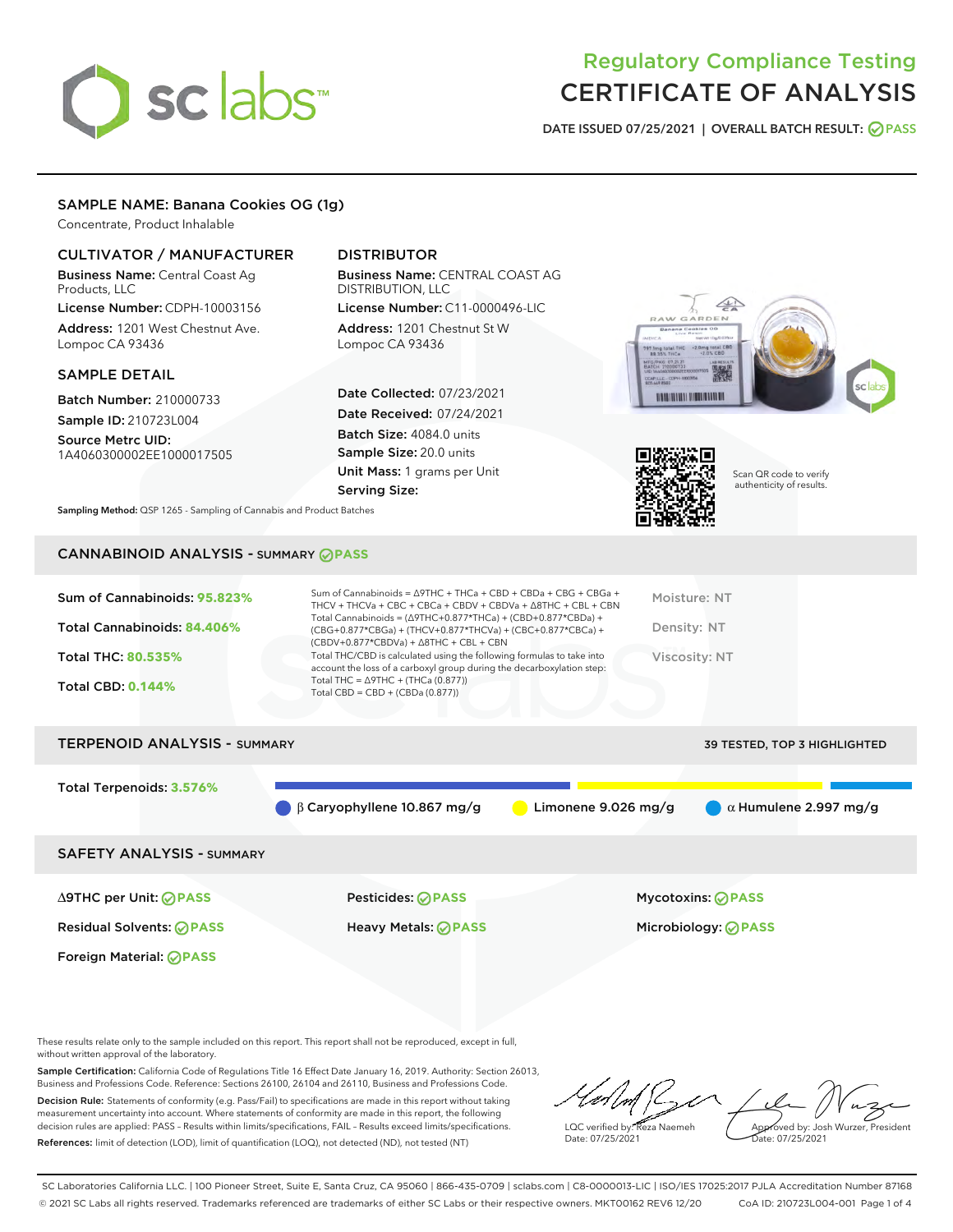



BANANA COOKIES OG (1G) | DATE ISSUED 07/25/2021 | OVERALL BATCH RESULT:  $\bigcirc$  PASS

#### CANNABINOID TEST RESULTS - 07/24/2021 2 PASS

Tested by high-performance liquid chromatography with diode-array detection (HPLC-DAD). **Method:** QSP 1157 - Analysis of Cannabinoids by HPLC-DAD

#### TOTAL CANNABINOIDS: **84.406%** Total Cannabinoids (Total THC) + (Total CBD) +

(Total CBG) + (Total THCV) + (Total CBC) + (Total CBDV) + ∆8THC + CBL + CBN

TOTAL THC: **80.535%** Total THC (∆9THC+0.877\*THCa)

TOTAL CBD: **0.144%**

Total CBD (CBD+0.877\*CBDa)

TOTAL CBG: 2.38% Total CBG (CBG+0.877\*CBGa)

TOTAL THCV: 0.409% Total THCV (THCV+0.877\*THCVa)

TOTAL CBC: 0.938% Total CBC (CBC+0.877\*CBCa)

TOTAL CBDV: ND Total CBDV (CBDV+0.877\*CBDVa)

| <b>COMPOUND</b> | LOD/LOQ<br>(mg/g)          | <b>MEASUREMENT</b><br><b>UNCERTAINTY</b><br>(mg/g) | <b>RESULT</b><br>(mg/g) | <b>RESULT</b><br>(%) |
|-----------------|----------------------------|----------------------------------------------------|-------------------------|----------------------|
| <b>THCa</b>     | 0.05 / 0.14                | ±22.818                                            | 887.86                  | 88.786               |
| <b>A9THC</b>    | 0.06 / 0.26                | ±0.918                                             | 26.70                   | 2.670                |
| <b>CBGa</b>     | 0.1 / 0.2                  | ±1.21                                              | 23.1                    | 2.31                 |
| <b>CBCa</b>     | 0.07/0.28                  | ±0.523                                             | 10.69                   | 1.069                |
| <b>THCVa</b>    | 0.07/0.20                  | ±0.222                                             | 4.66                    | 0.466                |
| <b>CBG</b>      | 0.06/0.19                  | ±0.141                                             | 3.58                    | 0.358                |
| <b>CBDa</b>     | 0.02/0.19                  | ±0.048                                             | 1.64                    | 0.164                |
| <b>CBC</b>      | 0.2 / 0.5                  | N/A                                                | $<$ LOQ                 | $<$ LOQ              |
| A8THC           | 0.1/0.4                    | N/A                                                | <b>ND</b>               | <b>ND</b>            |
| <b>THCV</b>     | 0.1/0.2                    | N/A                                                | <b>ND</b>               | <b>ND</b>            |
| <b>CBD</b>      | 0.07/0.29                  | N/A                                                | <b>ND</b>               | <b>ND</b>            |
| <b>CBDV</b>     | 0.04 / 0.15                | N/A                                                | <b>ND</b>               | <b>ND</b>            |
| <b>CBDVa</b>    | 0.03/0.53                  | N/A                                                | <b>ND</b>               | <b>ND</b>            |
| <b>CBL</b>      | 0.06 / 0.24                | N/A                                                | <b>ND</b>               | <b>ND</b>            |
| <b>CBN</b>      | 0.1/0.3                    | N/A                                                | <b>ND</b>               | <b>ND</b>            |
|                 | <b>SUM OF CANNABINOIDS</b> |                                                    | 958.23 mg/g             | 95.823%              |

#### **UNIT MASS: 1 grams per Unit**

| ∆9THC per Unit                        | 1120 per-package limit     | 26.70 mg/unit<br><b>PASS</b> |
|---------------------------------------|----------------------------|------------------------------|
| <b>Total THC per Unit</b>             |                            | 805.35 mg/unit               |
| <b>CBD per Unit</b>                   |                            | <b>ND</b>                    |
| <b>Total CBD per Unit</b>             |                            | $1.44$ mg/unit               |
| Sum of Cannabinoids<br>per Unit       |                            | 958.23 mg/unit               |
| <b>Total Cannabinoids</b><br>per Unit |                            | 844.06 mg/unit               |
| <b>MOISTURE TEST RESULT</b>           | <b>DENSITY TEST RESULT</b> | <b>VISCOSITY TEST RESULT</b> |

Not Tested

Not Tested

Not Tested

#### TERPENOID TEST RESULTS - 07/25/2021

Terpene analysis utilizing gas chromatography-flame ionization detection (GC-FID). **Method:** QSP 1192 - Analysis of Terpenoids by GC-FID

| <b>COMPOUND</b>           | LOD/LOQ<br>(mg/g) | <b>MEASUREMENT</b><br><b>UNCERTAINTY</b><br>(mg/g) | <b>RESULT</b><br>(mg/g)                          | <b>RESULT</b><br>(%) |
|---------------------------|-------------------|----------------------------------------------------|--------------------------------------------------|----------------------|
| $\beta$ Caryophyllene     | 0.004 / 0.012     | ±0.3869                                            | 10.867                                           | 1.0867               |
| Limonene                  | 0.005 / 0.016     | ±0.1291                                            | 9.026                                            | 0.9026               |
| $\alpha$ Humulene         | 0.009 / 0.029     | ±0.0962                                            | 2.997                                            | 0.2997               |
| <b>Myrcene</b>            | 0.008 / 0.025     | ±0.0281                                            | 2.177                                            | 0.2177               |
| Ocimene                   | 0.011 / 0.038     | ±0.0551                                            | 1.716                                            | 0.1716               |
| <b>Terpineol</b>          | 0.016 / 0.055     | ±0.0754                                            | 1.228                                            | 0.1228               |
| Fenchol                   | 0.010 / 0.034     | ±0.0437                                            | 1.129                                            | 0.1129               |
| $\beta$ Pinene            | 0.004 / 0.014     | ±0.0120                                            | 1.043                                            | 0.1043               |
| Linalool                  | 0.009 / 0.032     | ±0.0382                                            | 1.005                                            | 0.1005               |
| $\alpha$ Bisabolol        | 0.008 / 0.026     | ±0.0533                                            | 0.998                                            | 0.0998               |
| Guaiol                    | 0.009 / 0.030     | ±0.0393                                            | 0.833                                            | 0.0833               |
| $\alpha$ Pinene           | 0.005 / 0.017     | ±0.0059                                            | 0.684                                            | 0.0684               |
| trans- $\beta$ -Farnesene | 0.008 / 0.025     | ±0.0236                                            | 0.665                                            | 0.0665               |
| Caryophyllene<br>Oxide    | 0.010 / 0.033     | ±0.0157                                            | 0.342                                            | 0.0342               |
| <b>Borneol</b>            | 0.005 / 0.016     | ±0.0102                                            | 0.244                                            | 0.0244               |
| <b>Nerolidol</b>          | 0.009 / 0.028     | ±0.0136                                            | 0.217                                            | 0.0217               |
| Fenchone                  | 0.009 / 0.028     | ±0.0058                                            | 0.201                                            | 0.0201               |
| Terpinolene               | 0.008 / 0.026     | ±0.0040                                            | 0.197                                            | 0.0197               |
| Camphene                  | 0.005 / 0.015     | ±0.0014                                            | 0.124                                            | 0.0124               |
| Sabinene Hydrate          | 0.006 / 0.022     | ±0.0014                                            | 0.036                                            | 0.0036               |
| Geraniol                  | 0.002 / 0.007     | ±0.0007                                            | 0.017                                            | 0.0017               |
| Citronellol               | 0.003 / 0.010     | ±0.0007                                            | 0.014                                            | 0.0014               |
| $\gamma$ Terpinene        | 0.006 / 0.018     | N/A                                                | <loq< th=""><th><loq< th=""></loq<></th></loq<>  | <loq< th=""></loq<>  |
| Nerol                     | 0.003 / 0.011     | N/A                                                | <loq< th=""><th><math>&lt;</math>LOQ</th></loq<> | $<$ LOQ              |
| Sabinene                  | 0.004 / 0.014     | N/A                                                | <b>ND</b>                                        | <b>ND</b>            |
| $\alpha$ Phellandrene     | 0.006 / 0.020     | N/A                                                | <b>ND</b>                                        | ND                   |
| 3 Carene                  | 0.005 / 0.018     | N/A                                                | <b>ND</b>                                        | <b>ND</b>            |
| $\alpha$ Terpinene        | 0.005 / 0.017     | N/A                                                | <b>ND</b>                                        | <b>ND</b>            |
| p-Cymene                  | 0.005 / 0.016     | N/A                                                | ND                                               | ND                   |
| Eucalyptol                | 0.006 / 0.018     | N/A                                                | ND                                               | ND                   |
| (-)-Isopulegol            | 0.005 / 0.016     | N/A                                                | ND                                               | ND                   |
| Camphor                   | 0.006 / 0.019     | N/A                                                | ND                                               | <b>ND</b>            |
| Isoborneol                | 0.004 / 0.012     | N/A                                                | ND                                               | <b>ND</b>            |
| Menthol                   | 0.008 / 0.025     | N/A                                                | ND                                               | <b>ND</b>            |
| $R-(+)$ -Pulegone         | 0.003 / 0.011     | N/A                                                | ND                                               | ND                   |
| <b>Geranyl Acetate</b>    | 0.004 / 0.014     | N/A                                                | ND                                               | ND                   |
| $\alpha$ Cedrene          | 0.005 / 0.016     | N/A                                                | ND                                               | ND                   |
| Valencene                 | 0.009 / 0.030     | N/A                                                | ND                                               | <b>ND</b>            |
| Cedrol                    | 0.008 / 0.027     | N/A                                                | <b>ND</b>                                        | ND                   |
| <b>TOTAL TERPENOIDS</b>   |                   |                                                    | 35.760 mg/g                                      | 3.576%               |

SC Laboratories California LLC. | 100 Pioneer Street, Suite E, Santa Cruz, CA 95060 | 866-435-0709 | sclabs.com | C8-0000013-LIC | ISO/IES 17025:2017 PJLA Accreditation Number 87168 © 2021 SC Labs all rights reserved. Trademarks referenced are trademarks of either SC Labs or their respective owners. MKT00162 REV6 12/20 CoA ID: 210723L004-001 Page 2 of 4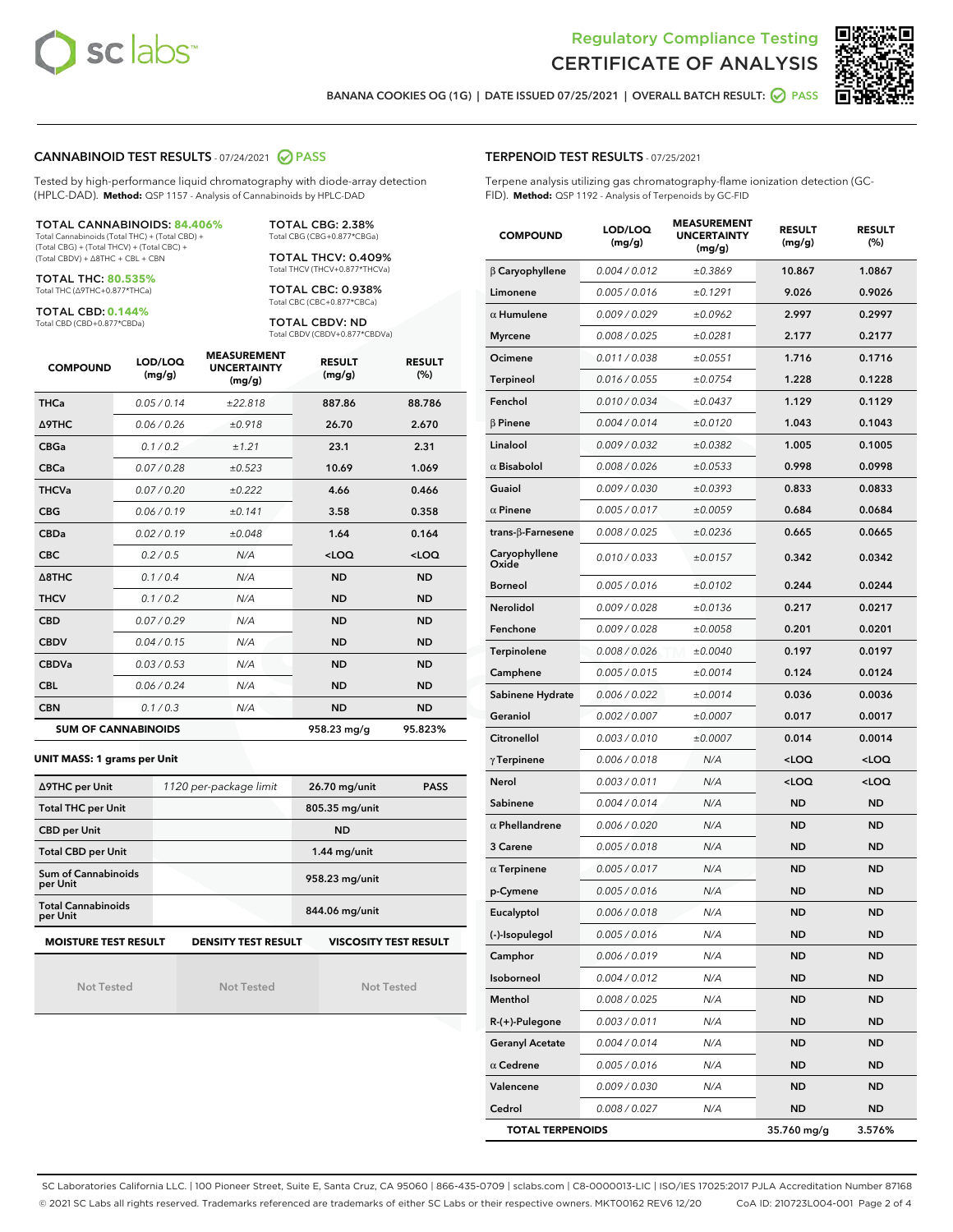



BANANA COOKIES OG (1G) | DATE ISSUED 07/25/2021 | OVERALL BATCH RESULT: @ PASS

### CATEGORY 1 PESTICIDE TEST RESULTS - 07/25/2021 @ PASS

Pesticide and plant growth regulator analysis utilizing high-performance liquid chromatography-mass spectrometry (HPLC-MS) or gas chromatography-mass spectrometry (GC-MS). \*GC-MS utilized where indicated. **Method:** QSP 1212 - Analysis of Pesticides and Mycotoxins by LC-MS or QSP 1213 - Analysis of Pesticides by GC-MS

| <b>COMPOUND</b>             | LOD/LOQ<br>$(\mu g/g)$ | <b>ACTION</b><br><b>LIMIT</b><br>$(\mu g/g)$ | <b>MEASUREMENT</b><br><b>UNCERTAINTY</b><br>$(\mu g/g)$ | <b>RESULT</b><br>$(\mu g/g)$ | <b>RESULT</b> |
|-----------------------------|------------------------|----------------------------------------------|---------------------------------------------------------|------------------------------|---------------|
| Aldicarb                    | 0.03 / 0.08            | $\geq$ LOD                                   | N/A                                                     | <b>ND</b>                    | <b>PASS</b>   |
| Carbofuran                  | 0.02 / 0.05            | $>$ LOD                                      | N/A                                                     | <b>ND</b>                    | <b>PASS</b>   |
| Chlordane*                  | 0.03 / 0.08            | $\ge$ LOD                                    | N/A                                                     | <b>ND</b>                    | <b>PASS</b>   |
| Chlorfenapyr*               | 0.03/0.10              | $>$ LOD                                      | N/A                                                     | <b>ND</b>                    | <b>PASS</b>   |
| Chlorpyrifos                | 0.02 / 0.06            | ≥ LOD                                        | N/A                                                     | <b>ND</b>                    | <b>PASS</b>   |
| Coumaphos                   | 0.02 / 0.07            | $\ge$ LOD                                    | N/A                                                     | <b>ND</b>                    | <b>PASS</b>   |
| Daminozide                  | 0.02 / 0.07            | $\geq$ LOD                                   | N/A                                                     | <b>ND</b>                    | <b>PASS</b>   |
| <b>DDVP</b><br>(Dichlorvos) | 0.03/0.09              | $\geq$ LOD                                   | N/A                                                     | <b>ND</b>                    | <b>PASS</b>   |
| Dimethoate                  | 0.03 / 0.08            | $>$ LOD                                      | N/A                                                     | <b>ND</b>                    | <b>PASS</b>   |
| Ethoprop(hos)               | 0.03/0.10              | $\ge$ LOD                                    | N/A                                                     | <b>ND</b>                    | <b>PASS</b>   |
| Etofenprox                  | 0.02 / 0.06            | $>$ LOD                                      | N/A                                                     | <b>ND</b>                    | <b>PASS</b>   |
| Fenoxycarb                  | 0.03 / 0.08            | $\geq$ LOD                                   | N/A                                                     | <b>ND</b>                    | <b>PASS</b>   |
| Fipronil                    | 0.03/0.08              | $>$ LOD                                      | N/A                                                     | <b>ND</b>                    | <b>PASS</b>   |
| Imazalil                    | 0.02 / 0.06            | $\geq$ LOD                                   | N/A                                                     | <b>ND</b>                    | <b>PASS</b>   |
| <b>Methiocarb</b>           | 0.02 / 0.07            | $\ge$ LOD                                    | N/A                                                     | <b>ND</b>                    | <b>PASS</b>   |
| Methyl<br>parathion         | 0.03/0.10              | $\geq$ LOD                                   | N/A                                                     | <b>ND</b>                    | <b>PASS</b>   |
| <b>Mevinphos</b>            | 0.03/0.09              | $>$ LOD                                      | N/A                                                     | <b>ND</b>                    | <b>PASS</b>   |
| Paclobutrazol               | 0.02 / 0.05            | $\geq$ LOD                                   | N/A                                                     | <b>ND</b>                    | <b>PASS</b>   |
| Propoxur                    | 0.03/0.09              | $\ge$ LOD                                    | N/A                                                     | <b>ND</b>                    | <b>PASS</b>   |
| Spiroxamine                 | 0.03 / 0.08            | $\ge$ LOD                                    | N/A                                                     | <b>ND</b>                    | <b>PASS</b>   |
| Thiacloprid                 | 0.03/0.10              | $\geq$ LOD                                   | N/A                                                     | <b>ND</b>                    | <b>PASS</b>   |

#### CATEGORY 2 PESTICIDE TEST RESULTS - 07/25/2021 @ PASS

| <b>COMPOUND</b>          | LOD/LOQ<br>$(\mu g/g)$ | <b>ACTION</b><br><b>LIMIT</b><br>$(\mu g/g)$ | <b>MEASUREMENT</b><br><b>UNCERTAINTY</b><br>$(\mu g/g)$ | <b>RESULT</b><br>$(\mu g/g)$ | <b>RESULT</b> |
|--------------------------|------------------------|----------------------------------------------|---------------------------------------------------------|------------------------------|---------------|
| Abamectin                | 0.03/0.10              | 0.1                                          | N/A                                                     | <b>ND</b>                    | <b>PASS</b>   |
| Acephate                 | 0.02/0.07              | 0.1                                          | N/A                                                     | <b>ND</b>                    | <b>PASS</b>   |
| Acequinocyl              | 0.02/0.07              | 0.1                                          | N/A                                                     | <b>ND</b>                    | <b>PASS</b>   |
| Acetamiprid              | 0.02/0.05              | 0.1                                          | N/A                                                     | <b>ND</b>                    | <b>PASS</b>   |
| Azoxystrobin             | 0.02/0.07              | 0.1                                          | N/A                                                     | <b>ND</b>                    | <b>PASS</b>   |
| <b>Bifenazate</b>        | 0.01/0.04              | 0.1                                          | N/A                                                     | <b>ND</b>                    | <b>PASS</b>   |
| <b>Bifenthrin</b>        | 0.02 / 0.05            | 3                                            | N/A                                                     | <b>ND</b>                    | <b>PASS</b>   |
| <b>Boscalid</b>          | 0.03/0.09              | 0.1                                          | N/A                                                     | <b>ND</b>                    | <b>PASS</b>   |
| Captan                   | 0.19/0.57              | 0.7                                          | N/A                                                     | <b>ND</b>                    | <b>PASS</b>   |
| Carbaryl                 | 0.02/0.06              | 0.5                                          | N/A                                                     | <b>ND</b>                    | <b>PASS</b>   |
| Chlorantranilip-<br>role | 0.04/0.12              | 10                                           | N/A                                                     | <b>ND</b>                    | <b>PASS</b>   |
| Clofentezine             | 0.03/0.09              | 0.1                                          | N/A                                                     | <b>ND</b>                    | <b>PASS</b>   |

# CATEGORY 2 PESTICIDE TEST RESULTS - 07/25/2021 continued

| <b>COMPOUND</b>               | LOD/LOQ<br>(µg/g) | <b>ACTION</b><br>LIMIT<br>$(\mu g/g)$ | <b>MEASUREMENT</b><br><b>UNCERTAINTY</b><br>(µg/g) | <b>RESULT</b><br>(µg/g) | <b>RESULT</b> |
|-------------------------------|-------------------|---------------------------------------|----------------------------------------------------|-------------------------|---------------|
| Cyfluthrin                    | 0.12 / 0.38       | 2                                     | N/A                                                | ND                      | <b>PASS</b>   |
| Cypermethrin                  | 0.11 / 0.32       | 1                                     | N/A                                                | ND                      | PASS          |
| Diazinon                      | 0.02 / 0.05       | 0.1                                   | N/A                                                | ND                      | PASS          |
| Dimethomorph                  | 0.03 / 0.09       | 2                                     | N/A                                                | <b>ND</b>               | <b>PASS</b>   |
| Etoxazole                     | 0.02 / 0.06       | 0.1                                   | N/A                                                | ND                      | <b>PASS</b>   |
| Fenhexamid                    | 0.03 / 0.09       | 0.1                                   | N/A                                                | ND                      | <b>PASS</b>   |
| Fenpyroximate                 | 0.02 / 0.06       | 0.1                                   | N/A                                                | <b>ND</b>               | <b>PASS</b>   |
| Flonicamid                    | 0.03 / 0.10       | 0.1                                   | N/A                                                | <b>ND</b>               | <b>PASS</b>   |
| Fludioxonil                   | 0.03 / 0.10       | 0.1                                   | N/A                                                | <b>ND</b>               | <b>PASS</b>   |
| Hexythiazox                   | 0.02 / 0.07       | 0.1                                   | N/A                                                | <b>ND</b>               | PASS          |
| Imidacloprid                  | 0.04 / 0.11       | 5                                     | N/A                                                | <b>ND</b>               | <b>PASS</b>   |
| Kresoxim-methyl               | 0.02 / 0.07       | 0.1                                   | N/A                                                | ND                      | <b>PASS</b>   |
| Malathion                     | 0.03 / 0.09       | 0.5                                   | N/A                                                | <b>ND</b>               | <b>PASS</b>   |
| Metalaxyl                     | 0.02 / 0.07       | $\overline{c}$                        | N/A                                                | <b>ND</b>               | <b>PASS</b>   |
| Methomyl                      | 0.03 / 0.10       | 1                                     | N/A                                                | ND                      | <b>PASS</b>   |
| Myclobutanil                  | 0.03/0.09         | 0.1                                   | N/A                                                | <b>ND</b>               | <b>PASS</b>   |
| Naled                         | 0.02 / 0.07       | 0.1                                   | N/A                                                | ND                      | <b>PASS</b>   |
| Oxamyl                        | 0.04 / 0.11       | 0.5                                   | N/A                                                | ND                      | <b>PASS</b>   |
| Pentachloronitro-<br>benzene* | 0.03 / 0.09       | 0.1                                   | N/A                                                | ND                      | <b>PASS</b>   |
| Permethrin                    | 0.04/0.12         | 0.5                                   | N/A                                                | <b>ND</b>               | <b>PASS</b>   |
| Phosmet                       | 0.03 / 0.10       | 0.1                                   | N/A                                                | ND                      | <b>PASS</b>   |
| Piperonylbu-<br>toxide        | 0.02 / 0.07       | 3                                     | N/A                                                | <b>ND</b>               | <b>PASS</b>   |
| Prallethrin                   | 0.03 / 0.08       | 0.1                                   | N/A                                                | <b>ND</b>               | <b>PASS</b>   |
| Propiconazole                 | 0.02 / 0.07       | 0.1                                   | N/A                                                | ND                      | <b>PASS</b>   |
| Pyrethrins                    | 0.04 / 0.12       | 0.5                                   | N/A                                                | ND                      | <b>PASS</b>   |
| Pyridaben                     | 0.02 / 0.07       | 0.1                                   | N/A                                                | <b>ND</b>               | <b>PASS</b>   |
| Spinetoram                    | 0.02 / 0.07       | 0.1                                   | N/A                                                | ND                      | <b>PASS</b>   |
| Spinosad                      | 0.02 / 0.07       | 0.1                                   | N/A                                                | ND                      | <b>PASS</b>   |
| Spiromesifen                  | 0.02 / 0.05       | 0.1                                   | N/A                                                | <b>ND</b>               | <b>PASS</b>   |
| Spirotetramat                 | 0.02 / 0.06       | 0.1                                   | N/A                                                | ND                      | <b>PASS</b>   |
| Tebuconazole                  | 0.02 / 0.07       | 0.1                                   | N/A                                                | ND                      | <b>PASS</b>   |
| Thiamethoxam                  | 0.03 / 0.10       | 5                                     | N/A                                                | <b>ND</b>               | <b>PASS</b>   |
| Trifloxystrobin               | 0.03 / 0.08       | 0.1                                   | N/A                                                | <b>ND</b>               | <b>PASS</b>   |

SC Laboratories California LLC. | 100 Pioneer Street, Suite E, Santa Cruz, CA 95060 | 866-435-0709 | sclabs.com | C8-0000013-LIC | ISO/IES 17025:2017 PJLA Accreditation Number 87168 © 2021 SC Labs all rights reserved. Trademarks referenced are trademarks of either SC Labs or their respective owners. MKT00162 REV6 12/20 CoA ID: 210723L004-001 Page 3 of 4